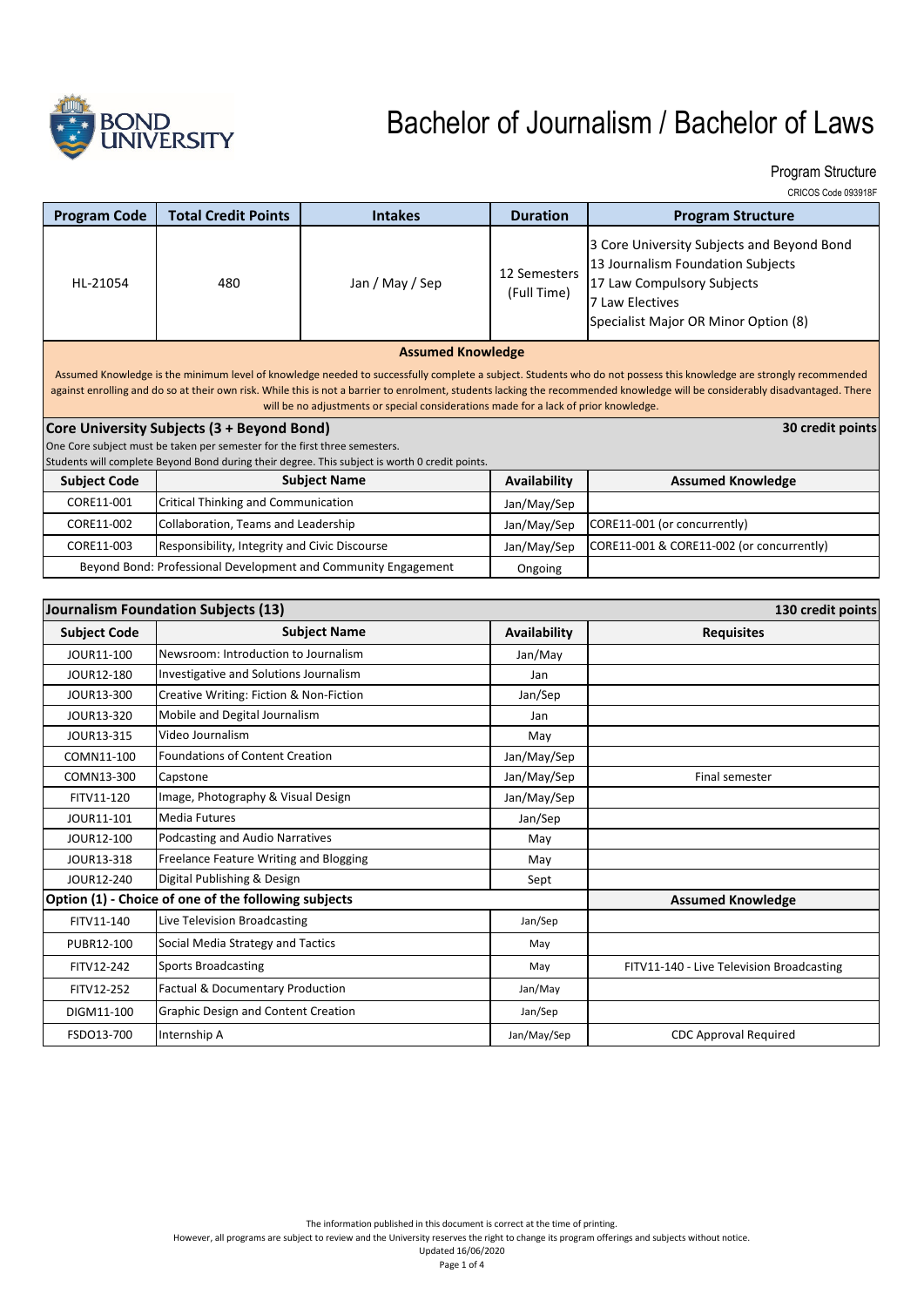

Program Structure (Cont.)

| <b>Major or Minor Option (9)</b> students must choose either the Major or Minor option below.            |                                            |                                     |  |
|----------------------------------------------------------------------------------------------------------|--------------------------------------------|-------------------------------------|--|
| <b>Specialist Major Option</b>                                                                           |                                            |                                     |  |
| Choose one of the following Majors (6) plus two (2) General Electives:                                   |                                            |                                     |  |
| <b>Advertising</b>                                                                                       | <b>Entrepreneurship and Innovation</b>     | Philosophy                          |  |
| <b>Australian Studies</b>                                                                                | <b>Film and Television</b>                 | <b>Psychology</b>                   |  |
| <b>Business Context and Environment</b>                                                                  | <b>French Language and Culture</b>         | <b>Public Relations</b>             |  |
| <b>Chinese Language and Culture Major</b>                                                                | <b>Global Studies (Sustainability)</b>     | <b>Social Media</b>                 |  |
| Communication                                                                                            | Japanese Language and Culture              | <b>Spanish Language and Culture</b> |  |
| <b>Corporate Storytelling</b>                                                                            | <b>Legal, Government and Crime Studies</b> | <b>Sport Industry Major</b>         |  |
| <b>Creative Writing</b>                                                                                  | <b>Marketing Communication</b>             |                                     |  |
| <b>Criminology</b>                                                                                       | <b>Marketing</b>                           |                                     |  |
| Digital Media                                                                                            | <b>Media Studies</b>                       |                                     |  |
| PLUS two (2) General Electives - Students must choose Undergraduate subjects from any Faculty or School. |                                            |                                     |  |

| <b>Specialist Minor Option</b>                                                                                   |                            | 80 credit points |  |
|------------------------------------------------------------------------------------------------------------------|----------------------------|------------------|--|
| Choose one of the following Minors (4) plus four (4) General Electives:                                          |                            |                  |  |
| <b>Advertising</b>                                                                                               | <b>Film and Television</b> |                  |  |
| <b>Communication and Society</b>                                                                                 | <b>Media Studies</b>       |                  |  |
| <b>Corporate Storytelling</b>                                                                                    | <b>Public Relations</b>    |                  |  |
| <b>Creative Writing</b>                                                                                          | <b>Social Media</b>        |                  |  |
| <b>PLUS four (4) General Electives - Students must choose Undergraduate subjects from any Faculty or School.</b> |                            |                  |  |

However, all programs are subject to review and the University reserves the right to change its program offerings and subjects without notice. Updated 16/06/2020

Page 2 of 4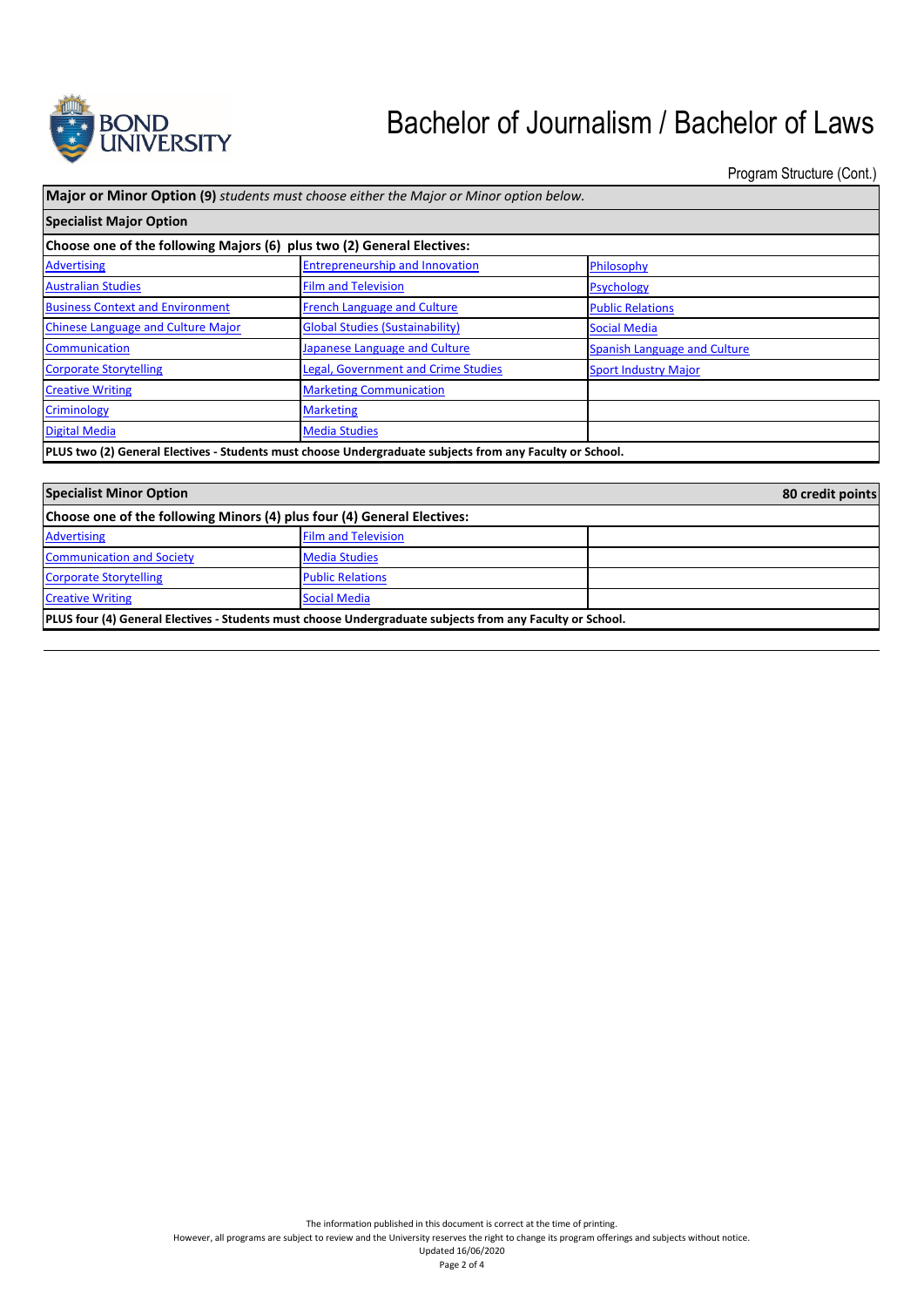

Program Structure (Cont.)

| Law Compulsory Subjects (17) |                                        |                           | 170 credit points                                                                                                |
|------------------------------|----------------------------------------|---------------------------|------------------------------------------------------------------------------------------------------------------|
| <b>Subject Code</b>          | <b>Subject Name</b>                    | Availability              | <b>Assumed Knowledge</b>                                                                                         |
| LAWS11-105                   | Legal Foundations A                    | Jan/May/Sep               |                                                                                                                  |
| LAWS11-106                   | Legal Foundations B                    | Jan/May/Sep               |                                                                                                                  |
| LAWS11-107                   | Foundations of Private Law             | Jan/May/Sep               | LAWS11-105 LFA (or concurrently)                                                                                 |
| LAWS11-108                   | Foundations of Public and Criminal Law | Jan/May/Sep               | and LAWS11-106 LFB (or concurrently)<br>LAWS11-105 LFA (or concurrently)<br>and LAWS11-106 LFB (or concurrently) |
| LAWS11-201                   | Contract Law A                         | Jan/May/Sep               | LAWS11-107 FPL (or concurrently)                                                                                 |
| LAWS11-202                   | <b>Tort Law</b>                        | Jan/May/Sep               | LAWS11-107 FPL (or concurrently)                                                                                 |
| LAWS11-203                   | <b>Criminal Law</b>                    | Jan/May/Sep               | LAWS11-108 FPCL (or concurrently)                                                                                |
| LAWS11-204                   | Property Law A                         | Jan/May/Sep               | LAWS11-107 FPL (or concurrently)                                                                                 |
| LAWS11-216                   | <b>Constitutional Law</b>              | Jan/May/Sep               | LAWS11-108 FPCL (or concurrently)                                                                                |
| LAWS11-217                   | Contract Law B                         | Jan/May/Sep               | LAWS11-201 Contract Law A                                                                                        |
| LAWS11-218                   | Property Law B                         | Jan/May/Sep               | LAWS11-204 Property Law A                                                                                        |
| LAWS11-310                   | Corporate Law                          | Jan/May/Sep               | LAWS11-202 Tort Law and<br>LAWS11-217 Contract Law B(or concurrently)                                            |
| LAWS11-313                   | Equity                                 | Jan/May/Sep               | LAWS11-202 Tort Law and<br>WS11-217 Contract Law B                                                               |
| LAWS11-317                   | Administrative Law                     | Jan/May/Sep               | LAWS11-216 Constitutional Law                                                                                    |
| LAWS11-318                   | Evidence                               | Jan/May/Sep               | LAWS11-203 Criminal Law                                                                                          |
| LAWS11-325                   | Civil Dispute Resolution               | Jan/May/Sep<br>(from 192) | LAWS11-202 Tort Law and LAWS11-217 Contract Law<br>B and LAWS11-218 Property Law B                               |
| LAWS11-326                   | Legal Profession                       | Jan/May/Sep<br>(from 192) | LAWS11-325 Civil Dispute Resolution (or concurrently)                                                            |

| Law Electives (7)                                                                               | 70 credit points |
|-------------------------------------------------------------------------------------------------|------------------|
| <b>Students must choose Undergraduate Law Electives from the Faculty of Law's offerings.</b> ** |                  |

Students may choose to complete an optional Law Specialisation (40cp) in one of the following areas:

- 
- Canadian Law and Practice  **Corporate and Commercial Law** Legal Practice Contemporary Legal Issues International and Comparative Law Media and Technology Law • International and Comparative Law
	-

To be eligible for a Law Specialisation, students must complete a minimum of four Law Electives (40 credit points) within one of the above areas. Eligible students will receive a Specialisation Certificate at the completion of their Law program.

#### **Bachelor of Laws with Honours**

Please see eligibility requirements for achieving Honours (\*\*including the completion of LAWS13‐569 Legal Research Project as an elective) on the Law Honours / Distinction information webpage.

However, all programs are subject to review and the University reserves the right to change its program offerings and subjects without notice.

Updated 16/06/2020 Page 3 of 4